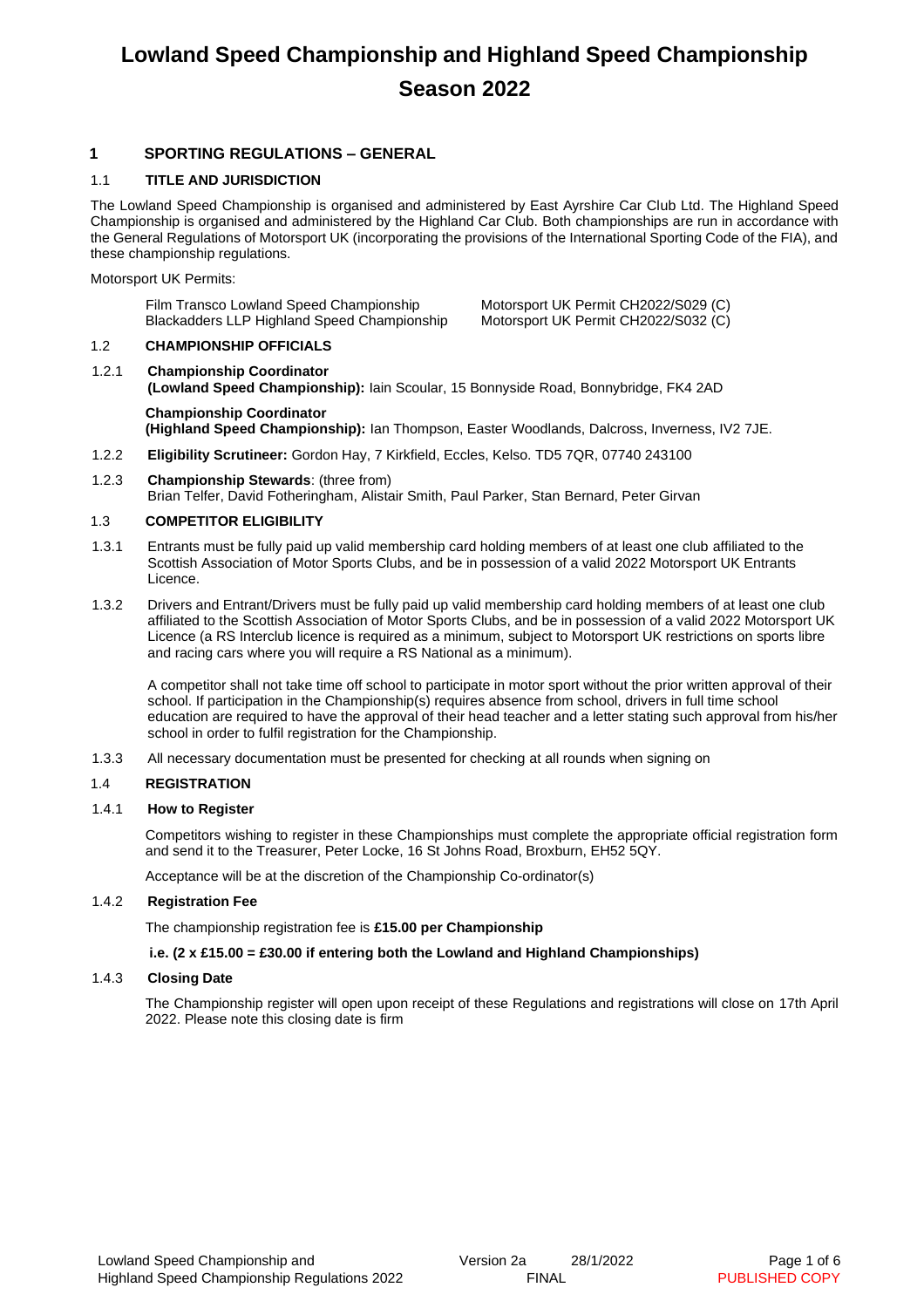#### 1.5 **CHAMPIONSHIP ROUNDS**

#### 1.5.1 **Dates and Venues**

Should any of the scheduled events be cancelled the Championship may announce alternative arrangements, in accordance with current Motorsport UK regulations.

|                | Rounds         | 2022          | Event     |                |                                          |                                     |
|----------------|----------------|---------------|-----------|----------------|------------------------------------------|-------------------------------------|
|                | LSC HSC        | <b>Dates</b>  | Type      | Venue          | <b>Organising Club</b>                   | Championship                        |
| $\mathbf{1}$   |                | Apr-02        | Sprint    | Kames          | East Ayrshire Car Club                   | Lowland Speed Championship          |
| 2              |                | Apr-03        | Sprint    | Kames          | East Ayrshire Car Club                   | Lowland Speed Championship          |
| 3              | 1              | Apr-16        | Hillclimb | Doune          | Lothian Car Club                         | Lowland/Highland Speed Championship |
| 4              | $\overline{2}$ | Apr-17        | Hillclimb | Doune          | Lothian Car Club                         | Lowland/Highland Speed Championship |
| 5              |                | May-07        | Sprint    | Kames          | Scottish Sporting Car Club               | Lowland Speed Championship          |
| 6              |                | May-08        | Sprint    | Kames          | Scottish Sporting Car Club               | Lowland Speed Championship          |
|                | 3              | May-14        | Hillclimb | Fintray        | Grampian AC                              | <b>Highland Speed Championship</b>  |
|                | 4              | May-15        | Hillclimb | Fintray        | Grampian AC                              | <b>Highland Speed Championship</b>  |
|                | 5              | Jun-04        | Sprint    | Golspie        | Caithness Car Club                       | <b>Highland Speed Championship</b>  |
|                | 6              | $Jun-05$      | Sprint    | Golspie        | Caithness Car Club                       | <b>Highland Speed Championship</b>  |
| $\overline{7}$ |                | $Jun-11$      | Hillclimb | Forrestburn    | Monklands Sporting Car Club              | <b>Lowland Speed Championship</b>   |
| 8              |                | Jun-12        | Hillclimb | Forrestburn    | Monklands Sporting Car Club              | Lowland Speed Championship          |
| $\mathsf g$    |                | <b>Jun-18</b> | Hillclimb | Doune          | Lothian Car Club                         | Lowland Speed Championship          |
| 10             |                | Jun-19        | Hillclimb | Doune          | Lothian Car Club                         | Lowland Speed Championship          |
|                | $\overline{7}$ | <b>Jun-25</b> | Sprint    | Boyndie        | Scottish Sprint & Hillclimb Championship | <b>Highland Speed Championship</b>  |
|                | 8              | <b>Jun-26</b> | Sprint    | Boyndie        | Scottish Sprint & Hillclimb Championship | <b>Highland Speed Championship</b>  |
| 11             |                | <b>Jul-30</b> | Sprint    | Kames          | East Ayrshire Car Club                   | Lowland Speed Championship          |
| 12             |                | <b>Jul-31</b> | Sprint    | Kames          | East Ayrshire Car Club                   | Lowland Speed Championship          |
|                | 9              | Aug-06        | Hillclimb | Fintray        | Grampian A C                             | <b>Highland Speed Championship</b>  |
|                |                | 10 Aug-07     | Hillclimb | Fintray        | Grampian A C                             | <b>Highland Speed Championship</b>  |
| 13             |                | Aug-27        | Hillclimb | Forrestburn    | Monklands Sporting Car Club              | Lowland Speed Championship          |
| 14             |                | Aug-28        | Hillclimb | Forrestburn    | Monklands Sporting Car Club              | Lowland Speed Championship          |
|                | 11             | Sep-10        | Sprint    | Golspie        | Caithness Car Club                       | <b>Highland Speed Championship</b>  |
|                |                | 12 Sep-11     | Sprint    | Golspie        | Caithness Car Club                       | <b>Highland Speed Championship</b>  |
| 15             |                | Sep-17        | Hillclimb | Doune          | Lothian Car Club                         | <b>Lowland Speed Championship</b>   |
| 16             |                | Sep-18        | Hillclimb | Doune          | Lothian Car Club                         | Lowland Speed Championship          |
|                | 13             | Sep-24        | Sprint    | <b>Boyndie</b> | Scottish Sprint & Hillclimb Championship | <b>Highland Speed Championship</b>  |
|                |                | 14 Sep-25     | Sprint    | Boyndie        | Scottish Sprint & Hillclimb Championship | <b>Highland Speed Championship</b>  |
| 17             |                | $Oct-01$      | Sprint    | Kames          | East Ayrshire Car Club                   | Lowland Speed Championship          |
| 18             |                | Oct-02        | Sprint    | Kames          | East Ayrshire Car Club                   | Lowland Speed Championship          |

#### 1.5.2 **Club Contacts**

Events in this Championship will be organised, either directly or jointly, by the following clubs:

Caithness Car Club Craig Morrison secretary@caithnesscarclub.co.uk<br>East Ayrshire Car Club Russell Fair 07909 997 039 East Ayrshire Car Club Russell Fair 07909 997 039 Grampian Car Club Peggy Fraser Car Club<br>
Lothian Car Club Billy Cater Lothian Car Club Billy Cater 01555 750 197<br>Monklands Sporting Car Club Sarah Shepherd sarah@mscc.org.uk Monklands Sporting Car Club Sarah Shepherd<br>Scottish Sporting Car Club David Robertson Scottish Sprint & Hillclimb Club

David Robertson d.robertson8229@gmail.com<br>Laura Ralton boyndie@waid.co.uk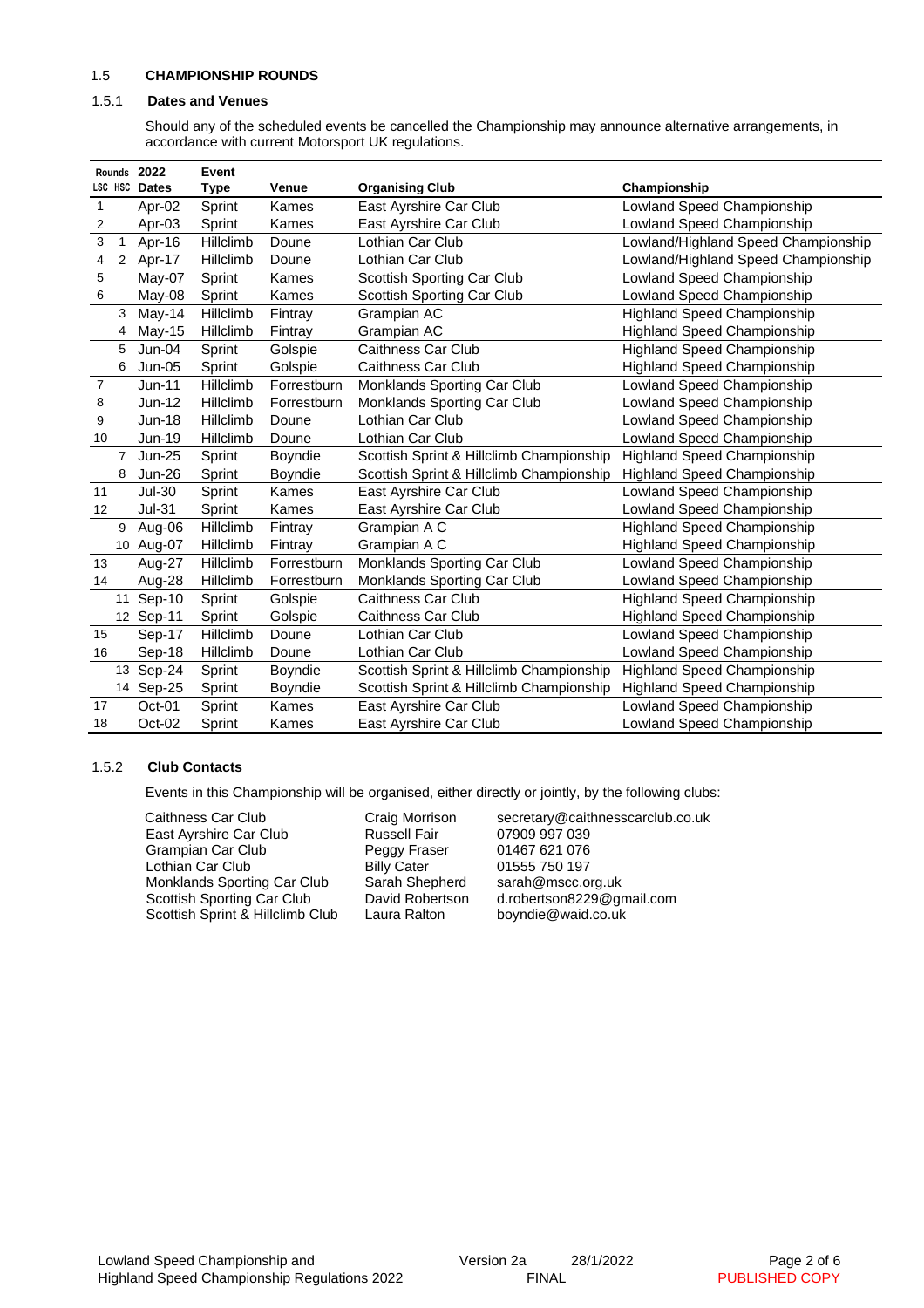### 1.6 **SCORING**

At the end of the season, all those registered competitors who have competed in any of the Championship rounds run will be eligible for inclusion in the final results. Awards will be restricted to registered competitors who have competed in a minimum of four rounds of the championship concerned

#### 1.6.1 **QUALIFYING SCORE**

The maximum QUALIFYING SCORE in the Highland Speed Championship is the aggregate of the points gained at four (4) less than the total number of Championship rounds run in the year for the championship concerned, the lowest scores being dropped.

The maximum QUALIFYING SCORE in the Lowland Championship is the aggregate of the points gained at six (6) less than the total number of Championship rounds run in the year for the championship concerned, the lowest scores being dropped

Unless stated otherwise, awards will be decided on the competitor's QUALIFYING SCORE only, based on the betterment of class records for each venue. For the purposes of these championships, the class records used will be those that apply to the championship classes, as provided by the organising clubs at the start of the championship year

The fastest of the competition runs offered at each qualifying round shall count for championship points, irrespective of the number of competitive runs taken at individual events. Points will be awarded following each event based on the following calculation:

#### **Class Record/Competitor Best Time x 100**

Where no previous record exists for a class, the new record will be used as the basis of this calculation

The Overall Champion will be the competitor with the highest QUALIFYING SCORE irrespective of class

#### 1.6.2 **JUDICIAL PROCEDURES & PENALTIES**

**Events** - Judicial procedures will be in accordance with the Motorsport UK Yearbook Section C. Penalties may be applied, as appropriate, by the Clerk of the Course, the Stewards of the Meeting or the National Court. This can be imposed retrospectively, including disqualification from the event (Motorsport UK Yearbook Section C2.1.1 and C3.5.3 refer).

**Championship** - Judicial procedures will be in accordance with the Motorsport UK Yearbook Section C.

Penalties may be applied by the Championship Stewards as appropriate to the offence (Motorsport UK Yearbook Section C2.1.1 and C3.5.3 refer), including disqualification from the championship

#### 1.6.3 **TIE DECIDING**

In the event of a tie for an award, the competitor with the best improvement on an existing class record at any round will be the winner. If this does not produce a result, the second best improvement will be considered, then the third and so on, until a result is achieved

#### 1.6.4 **CHAMPIONSHIP POINTS APPEAL**

Appeals arising out of Championship points awarded should be in accordance with C6.5.1 of the current Motorsport UK Yearbook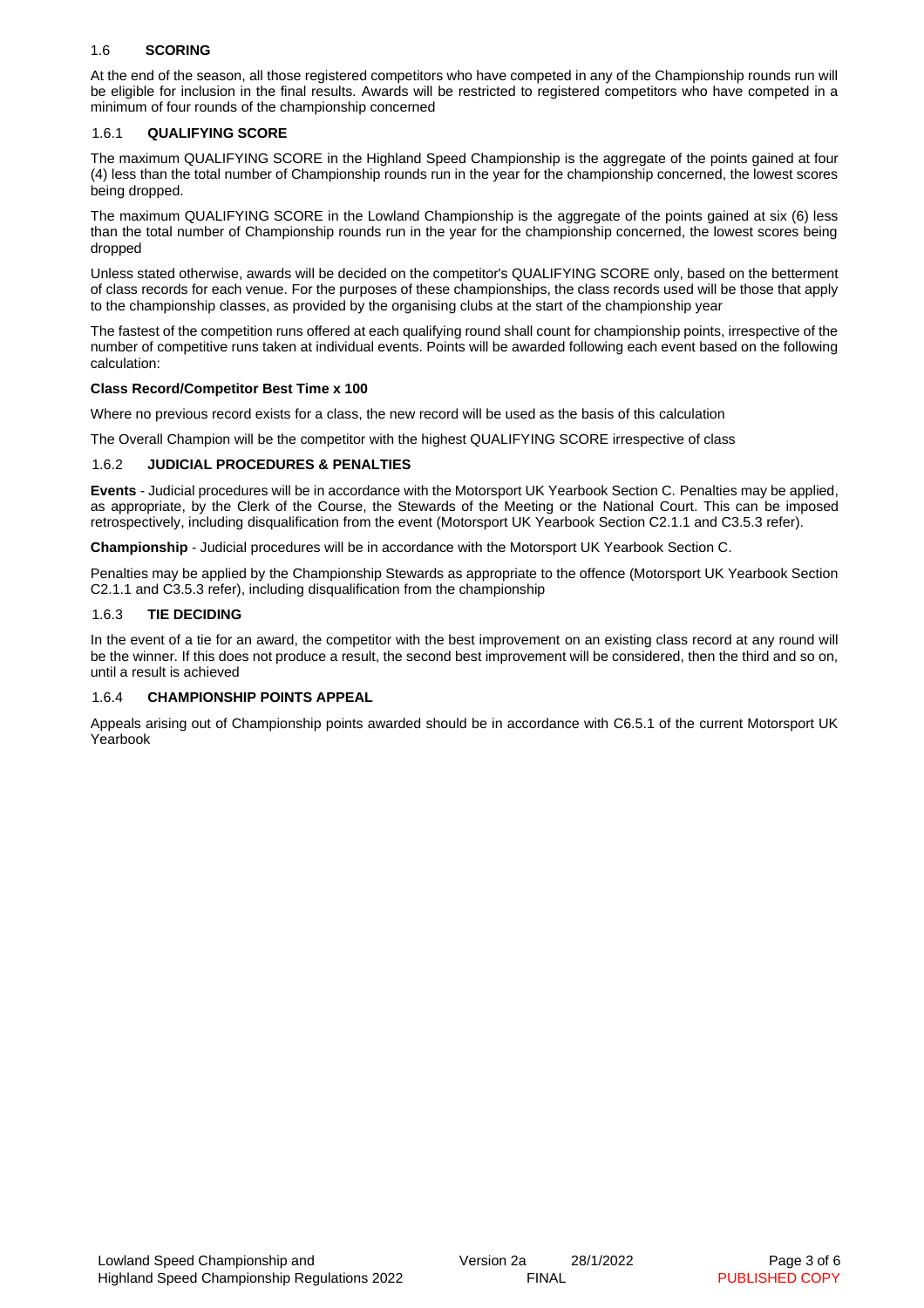## 1.7 **AWARDS**

### 1.7.1 **General Information**

For both Championships, awards will be presented at the end of the year to the Overall Champion, the Road Car Champion, the Modified Car Champion, the Competition Car Champion, and the Historic Car Champion.

Further awards will be presented to the Best Newcomer and Best Lady in each championship, along with awards to class winners.

A Newcomer is any competitor who has not previously entered a speed championship.

Award winners will be responsible for the collection of their awards.

The Overall Champion will not be eligible for any of the division or class awards. The winner of a Division will not be eligible for any of the Class awards.

#### 1.7.2 **Named Awards (Lowland Speed Championship)**

For the Lowland Speed Championship, all of the named trophies listed below are annual awards and must be returned for re-presentation the following year.

| THE JOHN STODDART TROPHY       | To the winner of the Lowland Speed Championship.<br>(The runner-up to the champion will also receive an award). |
|--------------------------------|-----------------------------------------------------------------------------------------------------------------|
| THE SCOTTISH SPORTING CAR CLUB | To the driver of the highest placed car in Division A (Road Cars)                                               |
| <b>ROAD CAR SHIELD</b>         | in the Championship.                                                                                            |
| THE JAMES BARR LIMITED         | To the driver of the highest placed car in Division B (Modified Cars)                                           |
| <b>MODIFIED CAR SHIELD</b>     | in the Championship.                                                                                            |
| <b>THE DURACARE</b>            | To the driver of the highest placed car in Division C (Competition Cars)                                        |
| <b>COMPETITION CAR SHIELD</b>  | in the Championship                                                                                             |
| <b>HISTORIC</b>                | To the driver of the highest placed Car in the Historic Division                                                |

(Awards will be presented to the Winner and the Runner-up in each Division only, with further place awards at the discretion of the Championship Co-ordinator and the participating clubs).

| THE WINDOWCRAFT<br><b>NEWCOMERS AWARD</b> | To the best newcomer in the Championship.                                            |
|-------------------------------------------|--------------------------------------------------------------------------------------|
| THE BAKER AWARD                           | To the driver/official who shows Spirit and Endeavour                                |
| THE BROOMSTICK AWARD                      | To the best performance by a lady driver in the championship.                        |
| THE ROANHEAD LOGISTICS SHIELD             | To the driver who has done exceedingly well and not previously won a<br>major award. |

## 1.7.3 **Class Awards**

The Winner in each Class will also receive an award, and will be the person scoring the most points in each Class within the championship concerned.

Where there are four (4) or more registered competitors in a class who are included in the final results for a championship, there will be an award for Second in Class.

### **2 GENERAL COMPETITION RULES**

Each qualifying round will be run under its own Supplementary Regulations ("SRs") and competitors will be bound by those SRs, the General Competition Regulations of the Motorsport UK and these Championship Regulations.

### 2.1 **DOUBLE ENTRIES**

Competitors may enter no more than two cars in the Championship and no more than two drivers may drive the same car. A competitor may not enter more than one car in the same class. A car may not be entered in more than one class.

### 2.2 **EVENT ENTRIES**

Queries regarding entry to specific events should be directed to the organising club. Contact phone numbers can be found in Section 1.5.2 of these regulations.

Organising clubs of the individual events will endeavour to accept entries from registered competitors. However, they are neither bound to accept entries received after the event closing date, nor to displace another non-registered entrant who has properly entered for an event.

### 2.3 **VEHICLE SUBSTITUTION (see Blue Book Section D25.1.12)**

A competitor may substitute another vehicle during the course of the Championship, but the substitute vehicle must be in the same class as the original entry. A competitor must notify the appropriate Championship Coordinator in writing of any substitution prior to the commencement of competition for the event in which the substitute vehicle is to be used, before scores so gained can be credited to that competitor. A letter notifying the change and for forwarding to the Championship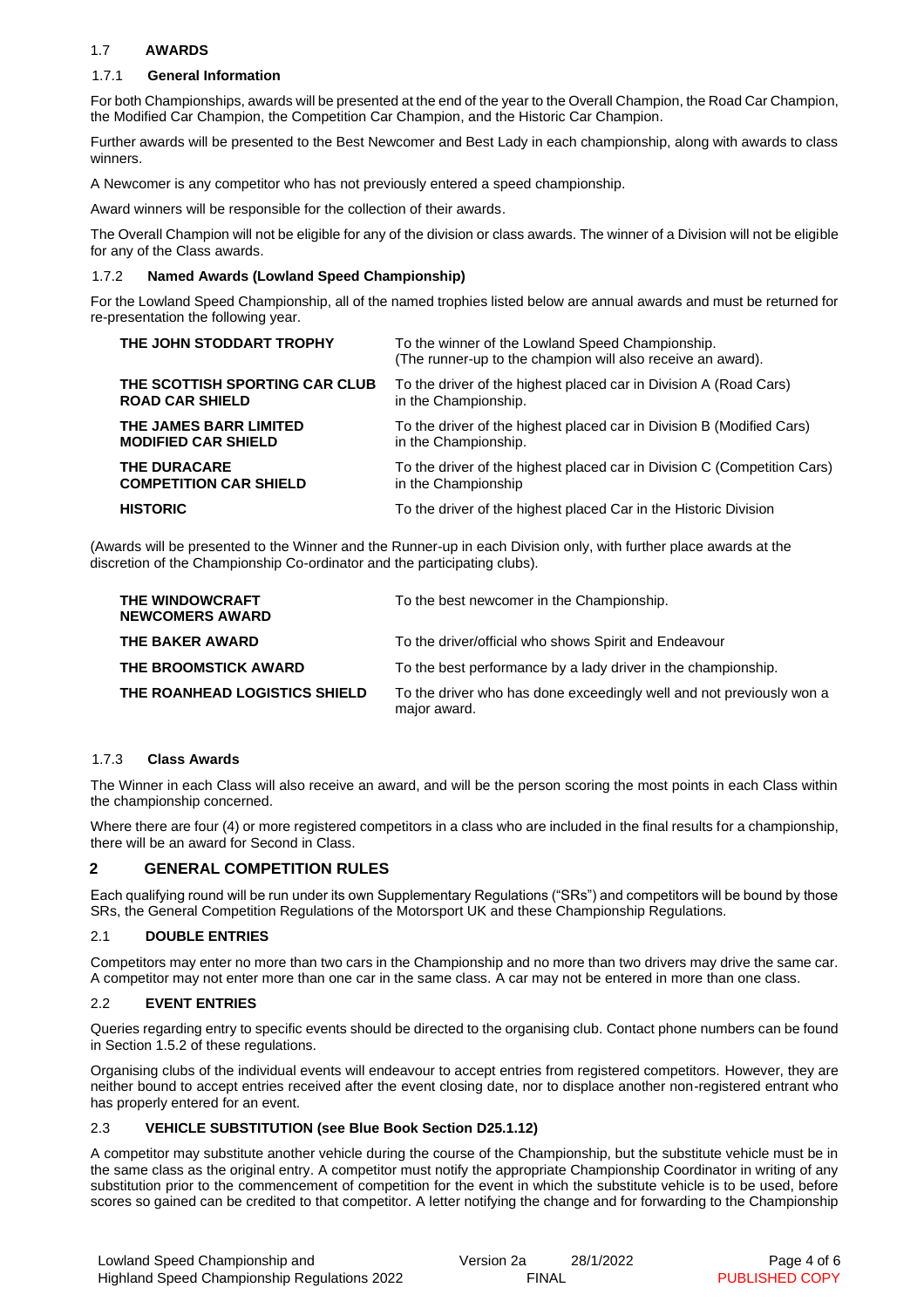Coordinator will be considered adequate notification when lodged with the Secretary of the Meeting prior to commencement of competition. The number of substitutions that can be made will be at the discretion of the Co-ordinator

#### 2.4 **CLASS ALLOCATION**

The Championship Coordinator will endeavour to ensure that entries are entered in the appropriate class. Competitors are reminded that failing to disclose modifications that would make them ineligible for the class as entered may result in exclusion from the championship.

#### 2.5 **CHAMPIONSHIP SPONSORS**

Every competitor must display the current Championship stickers on his/her car in accordance with the current Motorsport UK Yearbook, and as provided by the Championship Coordinator. Non compliance may result in offenders being deleted from the Championship results.

#### 2.6 **COMMUNICATION**

The preferred method of communication for championship results and other relevant information to competitors shall be email. Any competitor wishing to receive communications by surface mail should indicate so on the championship registration form.

## **3 TECHNICAL REGULATIONS**

### 3.1 **TECHNICAL REGULATIONS, ALL CARS**

In addition to complying with Section J of the current Motorsport UK Yearbook, all vehicles competing in sprints and hillclimbs must comply with Section S10 and the appropriate category regulations (Sections S11-15 refer).

The questions on the Championship Registration Form with regard to capacity etc. must be accurately answered and, in classes A1 to A9 inclusive, a list of modifications must be made. Any non-declared modifications or any false statement discovered at scrutineering, during eligibility inspection or subsequently may result in loss of all Championship points or exclusion (See Section 2.1 of these regulations).

#### 3.2 **VEHICLE DEFINITIONS**

The definition of what constitutes a vehicle in one of the classes is at the discretion of the Championship Organiser and does not of necessity follow any rules laid down by the FIA or the Motorsport UK other than in general outline.

#### **(A) ROAD CARS**

Cars in classes A1 to A9 are cars as defined by the requirements of Section S12 of the current Motorsport UK Yearbook as Road Cars and Specialist Production Cars.

Class A8 is open to *full production* Sports Car models from classic marque clubs including MG, Austin Healey, Triumph, Jaguar, TVR, Morgan, Ginetta, Lotus, Porsche, Renault Alpine, Mazda (RX7 and MX5 variants only), Vauxhall (VX220 variants only), BMW sports cars (i.e. cars with a 'Z' prefix), Toyota (MR2 variants only), Honda (S2000 variants only), Noble and Ferrari. Other marques may be included by the Championship Organiser(s), following a formal request from the established marque owners club. Track Day models are not acceptable for this class

Class A9 is restricted to Scottish MX5 Hillclimb and Sprint Register cars. Regulations specific to class A9 can be obtained from Lynn Glen (Tel: 07958 348915).

All cars in classes A8 and A9 must comply with S12.5.1, S12.7.6 and S12.8.1 of the current Motorsport UK Yearbook.

### **(B) MODIFIED CARS**

Are cars as defined by the requirements of Section S13 of the current Motorsport UK Yearbook as Modified Limited Production Cars and Modified Specialist Production Cars, including two seater cars not complying with classes in Division A (Road Cars) as defined in these regulations, provided that regulations governing safety and permitted modifications for Modified Production Cars are followed.

### **(C) COMPETITION CARS**

This section includes cars from the Sports Libre and Racing Car classes.

Sports Libre Cars shall comply with the definitions and requirements of Section S10 and S14 of the current Motorsport UK Yearbook. The Sports Libre classes will include saloon cars and other four seater cars not complying with classes in Division A (Road Cars), Division B (Modified Cars), or Division C (Saloon Libre cars) as defined in these regulations, provided that safety regulations appropriate to Sports Libre Cars are adhered to (see Section S10 of the current Motorsport UK Yearbook). Racing Cars are single seater, open wheeled competition cars, complying with S15 of the current Motorsport UK Yearbook.

Cars in class C0 (Saloon Libre) are Sports Libre cars as defined by the requirements of Section S10 of the current Motorsport UK Yearbook. In addition, cars in this class must:

Comply with Sections S13.4.1 to S13.5.12 and S13.6.4 to S13.9 of the current Motorsport UK Yearbook.

Have an engine that is from the same general manufacturer as the original bodyshell (e.g. Ford car, Ford engine); and be two-wheel-drive.

#### **(D) HISTORIC CARS**

This class is open to cars manufactured prior to 1 January 1980, or of a type that was in production prior to that date. Only period modifications are permitted with the exception of tyres (allowances will be made for older cars (e.g. veteran or vintage cars), where the available options are limited due to the size and type of tyre required).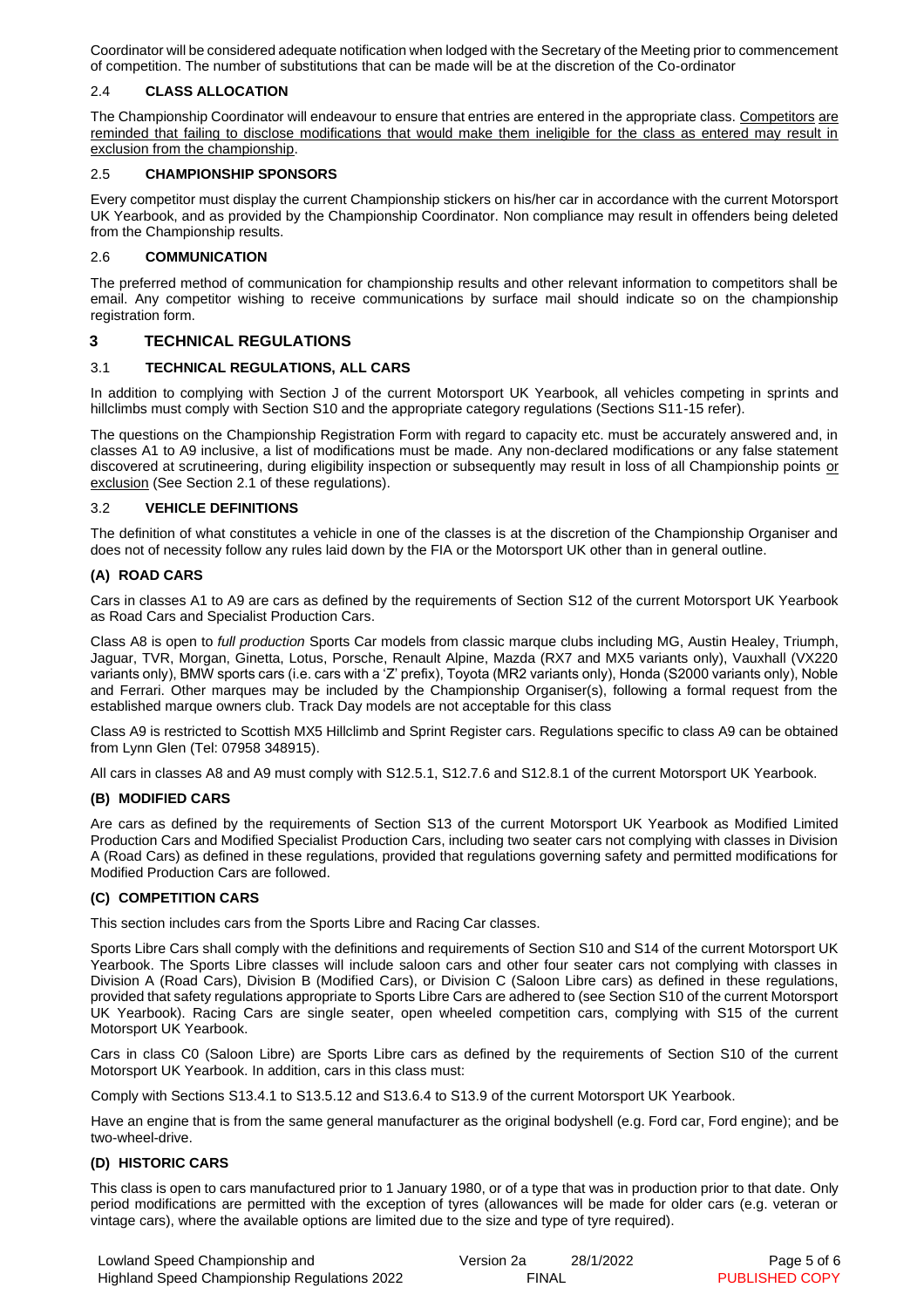#### 3.2.1 **Championship Classes**

For the purpose of the championship scoring, vehicles will be divided into the following divisions and classes:

#### **Division A - Road Cars**

- A1 Saloon Cars up to 1400cc
- A2 Saloon Cars over 1400cc and up to 2000cc
- A3 Saloon Cars over 2000cc<br>A4 Sports Cars up to 1400cc
- Sports Cars up to 1400cc
- A5 Sports Cars over 1400cc and up to 1700cc
- A6 Sports Cars over 1700cc<br>A8 Marque Road Sports Car
- Marque Road Sports Cars
- A9 Scottish MX5 Hillclimb and Sprint Register Cars

#### **Division B - Modified Cars**

- B1 Modified Saloon Cars up to 1400cc<br>B2 Modified Saloon Cars over 1400cc
- Modified Saloon Cars over 1400cc and up to 2000cc
- B3 Modified Saloon Cars over 2000cc
- B4 Modified Sports Cars up to 1400cc
- B5 Modified Sports Cars over 1400cc and up to 1700cc
- B6 Modified Sports Cars over 1700cc
- **Division C - Competition Cars**
- C0 Saloon Libre
- C1 Sports Libre Cars up to 1400cc
- C2 Sports Libre Cars over 1400cc and up to 1800cc
- C3 Sports Libre Cars over 1800cc
- C4 Racing Cars up to 1100cc
- C5 Racing Cars over 1100cc and up to 1600cc
- C6 Racing Cars over 1600cc

#### **Division D - Historic Cars**

- D1 Classic and Thoroughbred Road Cars (period defined)<br>D2 Classic and Thoroughbred Modified Cars (period define
- D2 Classic and Thoroughbred Modified Cars (period defined)<br>D3 Classic and Thoroughbred Competition Cars (period defined)
- Classic and Thoroughbred Competition Cars (period defined)

## **4 SPECIFIC CHAMPIONSHIP REGULATIONS**

- 4.1 By registering for the Championship all competitors and their associates commit to positively promote and demonstrate the Motorsport UK's Respect Code which is appended to these regulations (Appendix 1)
- 4.1.1 Where any reports of disrespectful conduct are judged to be well founded the Championship organisers may issue warnings or require remedial actions and/or report the matter to the Championship Stewards who may impose appropriate penalties which can include loss of Championship points and/or race bans through to Championship Expulsion and referral to Motorsport UK
- 4.1.2 It is imperative that we promote the safety and wellbeing of young people and adults at risk. In addition to this all participants must be aware of their behaviour and conduct at all times and abusive language and harmful behaviour will not be tolerated. Any such incidents must be reported to the Championship Coordinator and/or Safeguarding Officer who will also relay the report Motorsport UK. Details of the Motorsport UK Policies and Guidelines are available a[t www.motorsportuk.org/resource-centre](http://www.motorsportuk.org/resource-centre) by selecting Policies and Guidelines

#### **END OF REGULATIONS**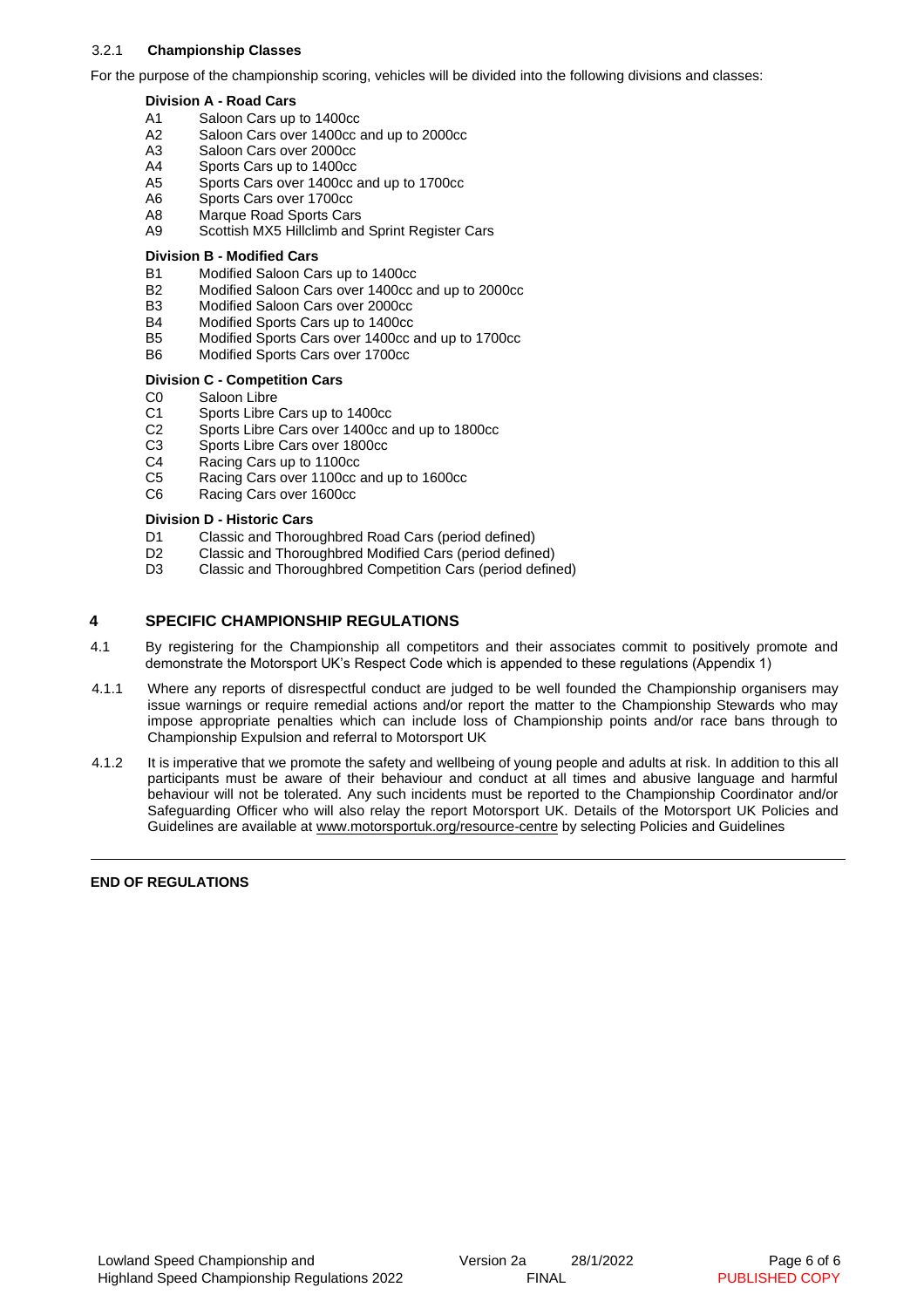

A socially-minded standard of behaviour is expected from everyone within the motorsport community.

By participating in a Motorsport UK event in any capacity you agree to follow the values of the Respect Code:

> Motorsportuk.org/racewithrespect #RaceWithRespect

# The Values

- Respect
- Integrity

• Self-Control

- Fair Play
- Good Manners

I pledge to #RaceWithRespect and:

- Contribute to a welcoming and friendly environment that ensures the safety and welfare of all participants
- Always behave with integrity and uphold fairness in the sport; play your part in keeping the sport safe through your actions
- Treat everyone with respect, regardless of their gender, ethnic or social background, language, religious or other beliefs, disability, sexual identity or other status
- Recognise that we all represent the sport and therefore have a duty to be polite and respectful to all staff, officials, fellow competitors, volunteers, as well as fans and supporters
- Respect the rules, regulations and authority of the officials and Motorsport UK

Any breach of these obligations may result in disciplinary action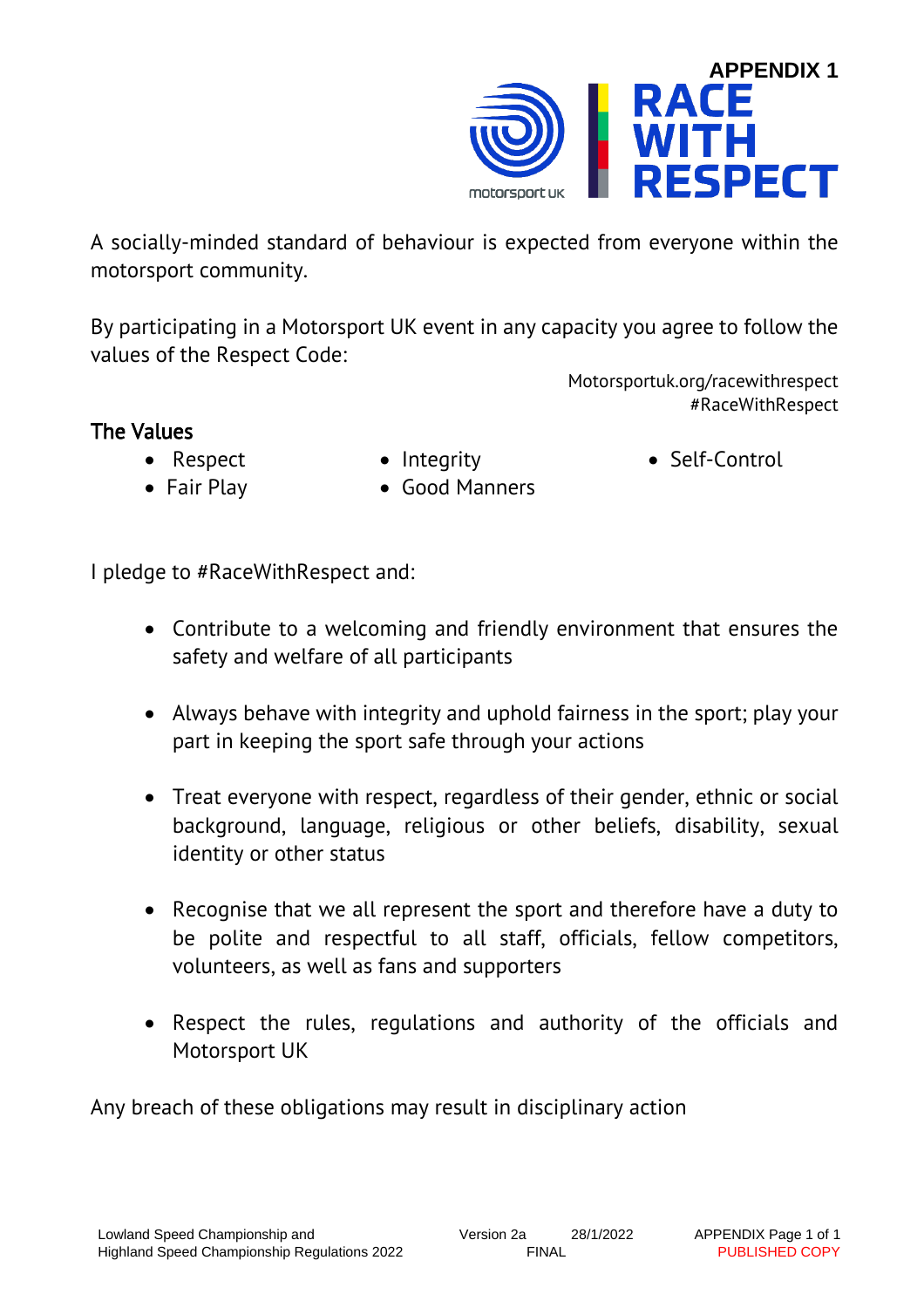# **Lowland Speed Championship and Highland Speed Championship**

## **Season 2022**

I have read the Supplementary Regulations for these Championships and agree to be bound by them and by the General Competition Rules of Motorsport UK. In consideration of the acceptance of this entry I agree to save harmless and keep indemnified the Championship Organisers, Motorsport UK and their respective officials, servants, representatives and agents from and against all actions, claims, costs, expenses and demands in respect of death, injury, loss or damage to the person or property of myself, my driver(s), passenger(s), or mechanic(s) (as the case may be), howsoever caused, arising out of or in connection with this entry, or my taking part in this Championship and notwithstanding that the same may have been contributed to or occasioned by the negligence of the said bodies, their servants, representatives or agents.

|                                                                       |                                    | Please complete the section below in BLOCK CAPITALS                                             |                                                                                                                                                                                                             |
|-----------------------------------------------------------------------|------------------------------------|-------------------------------------------------------------------------------------------------|-------------------------------------------------------------------------------------------------------------------------------------------------------------------------------------------------------------|
| Surname:                                                              |                                    |                                                                                                 |                                                                                                                                                                                                             |
|                                                                       |                                    |                                                                                                 |                                                                                                                                                                                                             |
| Address:                                                              |                                    |                                                                                                 |                                                                                                                                                                                                             |
|                                                                       |                                    |                                                                                                 |                                                                                                                                                                                                             |
|                                                                       |                                    |                                                                                                 |                                                                                                                                                                                                             |
|                                                                       |                                    |                                                                                                 |                                                                                                                                                                                                             |
|                                                                       |                                    |                                                                                                 |                                                                                                                                                                                                             |
|                                                                       |                                    |                                                                                                 |                                                                                                                                                                                                             |
| Postcode:                                                             |                                    |                                                                                                 |                                                                                                                                                                                                             |
| <b>Telephone Numbers</b>                                              |                                    |                                                                                                 |                                                                                                                                                                                                             |
|                                                                       |                                    |                                                                                                 |                                                                                                                                                                                                             |
| I am a Newcomer                                                       | Yes / No                           |                                                                                                 |                                                                                                                                                                                                             |
|                                                                       |                                    | (I declare that I have not previously entered a sprint, hillclimb or speed championship)        |                                                                                                                                                                                                             |
|                                                                       |                                    |                                                                                                 |                                                                                                                                                                                                             |
|                                                                       | Please tick the appropriate box/es |                                                                                                 |                                                                                                                                                                                                             |
|                                                                       | The Lowland Speed Championship     |                                                                                                 |                                                                                                                                                                                                             |
|                                                                       | The Highland Speed Championship    |                                                                                                 |                                                                                                                                                                                                             |
|                                                                       | Championship", as indicated above. | the fee is £30.00) by Cheque / PO (Please do not send cash).                                    | Please enclose the Registration Fee of £15.00 per championship, (i.e. if entering both Championships<br>Cheques should be payable to either the "The Lowland Speed Championship" and/or "The Highland Speed |
| Peter Locke<br>16 St Johns Road<br><b>Broxburn</b><br><b>EH52 5QY</b> |                                    | Completed forms and registration fees should be sent to the Treasurer at the following address: |                                                                                                                                                                                                             |
|                                                                       |                                    | PLEASE RETURN NOT LATER THAN 17th APRIL 2022.                                                   |                                                                                                                                                                                                             |
|                                                                       |                                    |                                                                                                 | ENTRIES RECEIVED AFTER THIS DATE WILL NOT BE ACCEPTED UNDER ANY CIRCUMSTANCES.                                                                                                                              |
| Official Use:                                                         |                                    |                                                                                                 |                                                                                                                                                                                                             |